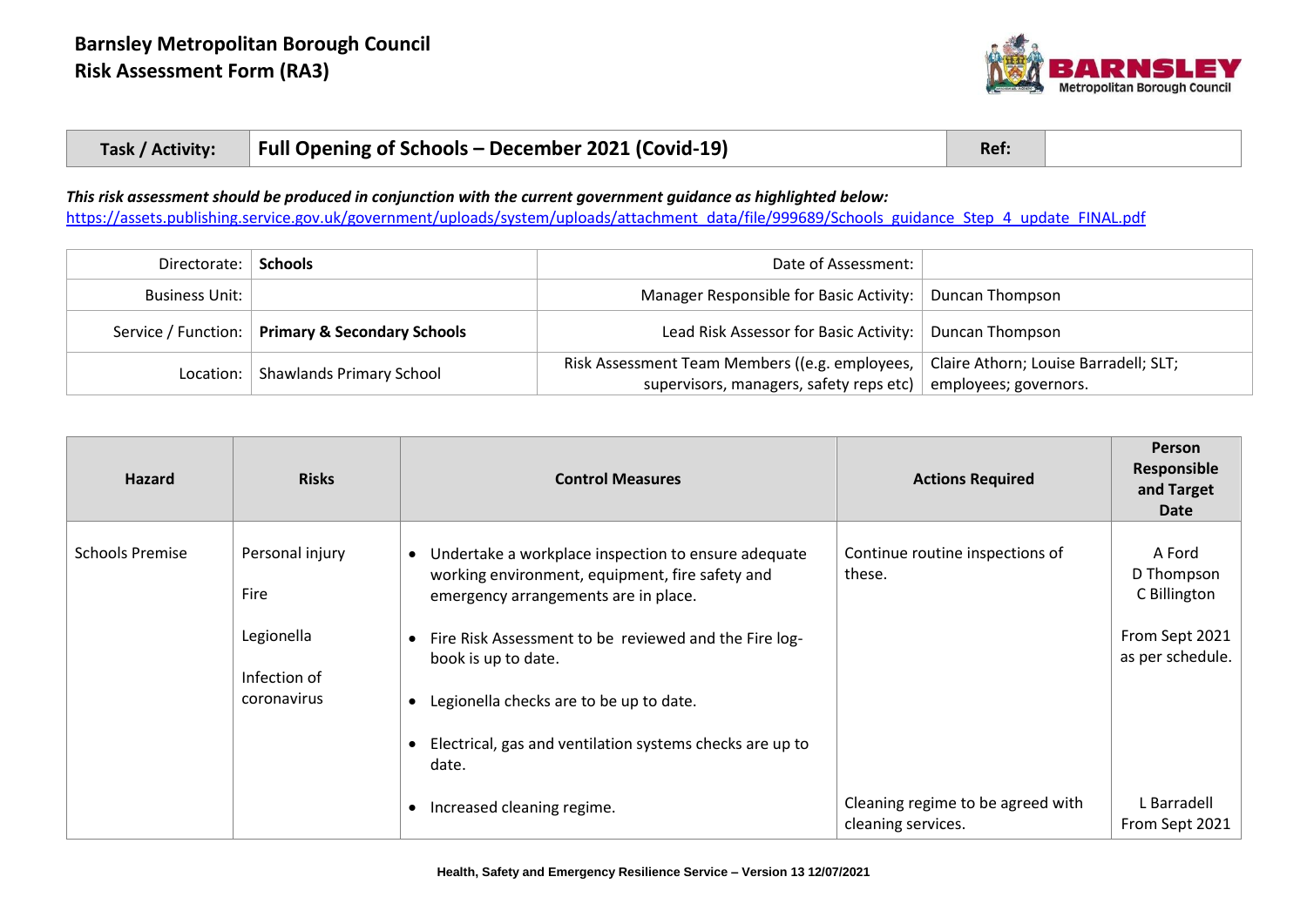| Ventilation | Concentration of the<br>virus in the air | • Good ventilation reduces the concentration of the virus<br>in the air, which reduces the risk from airborne<br>transmission. This happens when people breathe in small<br>particles (aerosols) in the air after someone with the<br>virus has occupied and enclosed area.<br>• When school is in operation, it is important to ensure it<br>is well ventilated and a comfortable teaching<br>environment is maintained<br>• These can be achieved by:<br>- mechanical ventilation systems - these should be<br>adjusted to increase the ventilation rate wherever<br>possible and checked to confirm that normal operation<br>meets current guidance and that only fresh outside air is<br>circulated. If possible, systems should be adjusted to full<br>fresh air or, if not, then systems should be operated as<br>normal as long as they are within a single room and<br>supplemented by an outdoor air supply<br>natural ventilation - opening windows (in cooler weather<br>windows should be opened just enough to provide<br>constant background ventilation and opened more fully<br>during breaks to purge the air in the space). Opening<br>internal doors can also assist with creating a throughput<br>of air<br>natural ventilation - if necessary external opening doors<br>may also be used (as long as they are not fire doors and<br>where safe to do so<br>The Health and Safety Executive guidance on air<br>conditioning and ventilation during the coronavirus<br>outbreak and CIBSE coronavirus (COVID-19) advice provides<br>more information.<br>To balance the need for increased ventilation while<br>maintaining a comfortable temperature, consider: | Ensure teachers are aware of the<br>ongoing need for ventilation.<br>Ensure classrooms / hall etc are well<br>ventilated when empty if good<br>airflow is not achievable during<br>lessons.<br>Heating adjusted as required during<br>colder weather.<br>Clothing flexibility allowed in colder<br>weather to allow fleeces, hoodies<br>etc to be worn in class. | D Thompson /<br>class teachers<br>from Sept 21 |
|-------------|------------------------------------------|-------------------------------------------------------------------------------------------------------------------------------------------------------------------------------------------------------------------------------------------------------------------------------------------------------------------------------------------------------------------------------------------------------------------------------------------------------------------------------------------------------------------------------------------------------------------------------------------------------------------------------------------------------------------------------------------------------------------------------------------------------------------------------------------------------------------------------------------------------------------------------------------------------------------------------------------------------------------------------------------------------------------------------------------------------------------------------------------------------------------------------------------------------------------------------------------------------------------------------------------------------------------------------------------------------------------------------------------------------------------------------------------------------------------------------------------------------------------------------------------------------------------------------------------------------------------------------------------------------------------------------------------------------------------------------------|------------------------------------------------------------------------------------------------------------------------------------------------------------------------------------------------------------------------------------------------------------------------------------------------------------------------------------------------------------------|------------------------------------------------|
|             |                                          |                                                                                                                                                                                                                                                                                                                                                                                                                                                                                                                                                                                                                                                                                                                                                                                                                                                                                                                                                                                                                                                                                                                                                                                                                                                                                                                                                                                                                                                                                                                                                                                                                                                                                     |                                                                                                                                                                                                                                                                                                                                                                  |                                                |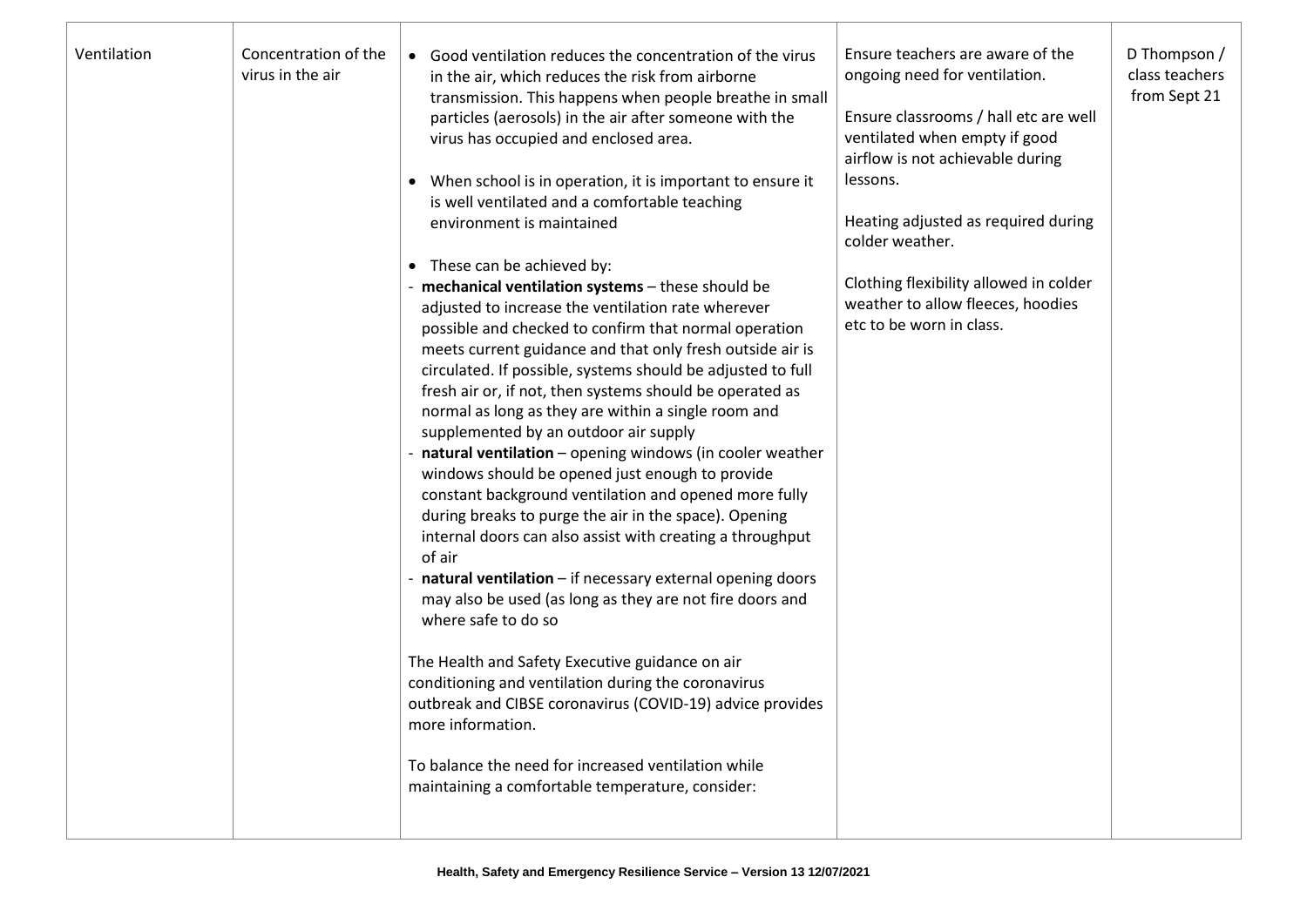|                          |                                                                                                                                                                                                             | • opening high level windows in colder weather in<br>preference to low level to reduce draughts<br>• increasing the ventilation while spaces are unoccupied<br>(for example, between classes, during break and lunch,<br>when a room is unused)<br>providing flexibility to allow additional, suitable indoor<br>clothing<br>• rearranging furniture where possible to avoid direct<br>draughts<br>Heating should be used as necessary to ensure comfort<br>levels are maintained particularly in occupied space.                                                                                                                                                                                                                                                                                                                                                                                                                                                                                                                                                                                                                                |                                                         |                               |
|--------------------------|-------------------------------------------------------------------------------------------------------------------------------------------------------------------------------------------------------------|--------------------------------------------------------------------------------------------------------------------------------------------------------------------------------------------------------------------------------------------------------------------------------------------------------------------------------------------------------------------------------------------------------------------------------------------------------------------------------------------------------------------------------------------------------------------------------------------------------------------------------------------------------------------------------------------------------------------------------------------------------------------------------------------------------------------------------------------------------------------------------------------------------------------------------------------------------------------------------------------------------------------------------------------------------------------------------------------------------------------------------------------------|---------------------------------------------------------|-------------------------------|
| <b>Infection Control</b> | Infection of<br>coronavirus<br>Dealing with direct<br>transmission (e.g.<br>close contact with<br>those<br>sneezing/coughing)<br>and indirect<br>transmission (e.g.<br>touching<br>contaminated<br>surfaces | • Minimise contact with individuals who are unwell by<br>ensuring that those who have coronavirus (COVID-19)<br>symptoms, or who have someone in their household<br>who does, do not attend school.<br>• Close contacts will be identified via NHS Test and Trace<br>and education settings will no longer be expected to<br>undertake contact tracing.<br>• As with positive cases in any other setting, NHS Test and<br>Trace will work with the positive case to identify close<br>contacts.<br>Contacts from a school setting will only be traced by NHS<br>$\bullet$<br>Test and Trace where the positive case specifically<br>identifies the individual as being a close contact. This is<br>likely to be a small number of individuals who would be<br>most at risk of contracting COVID-19 due to the nature of<br>the close contact.<br>• School may be contacted in exceptional cases to help<br>with identifying close contacts, as currently happens in<br>managing other infectious diseases. From 16 August<br>2021, children under the age of 18 years old will no<br>longer be required to self-isolate if they are contacted by | School to work as required with NHS<br>Track and Trace. | D. Thompson<br>From Sept 2021 |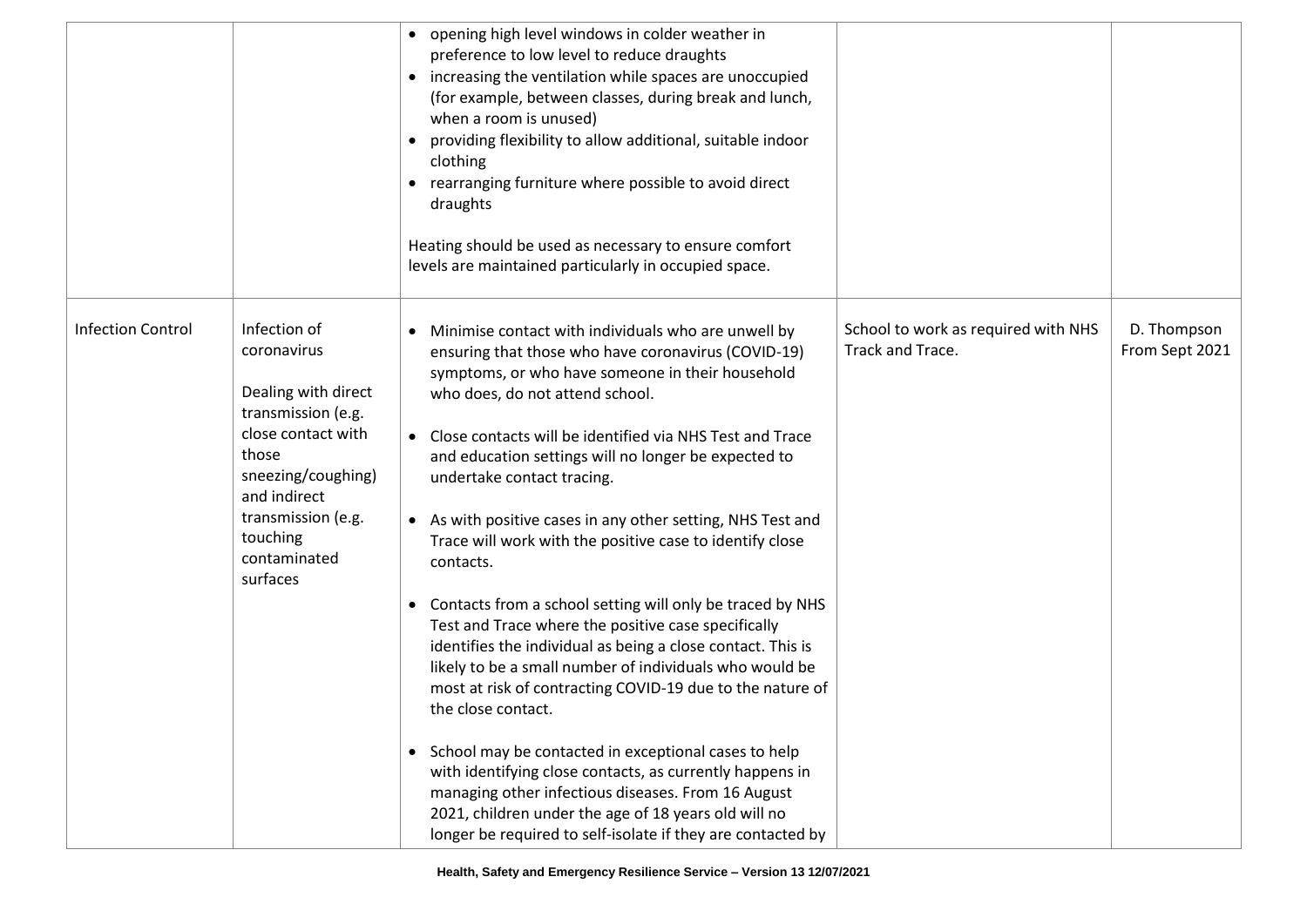|  | NHS Test and Trace as a close contact of a positive<br>COVID-19 case. Instead, children will be contacted by<br>NHS Test and Trace, informed they have been in close<br>contact with a positive case and advised to take a PCR<br>test. We would encourage all individuals to take a PCR<br>test if advised to do so.<br>Clean hands thoroughly more often than usual.<br>Coronavirus (COVID-19) is an easy virus to kill when it is<br>on skin. This can be done with soap and running water or<br>hand sanitiser. Schools must ensure that pupils clean<br>their hands regularly, including when they arrive at<br>school, when they return from breaks, when they change<br>rooms and before and after eating. Regular and<br>thorough hand cleaning is going to be needed for the<br>foreseeable future | Handwashing in class before lunch to<br>be established, and children<br>reminded to wash hands after using<br>the toilet.                      | Teachers, TAs<br>etc from Sept<br>2021<br>A Ford from |
|--|-------------------------------------------------------------------------------------------------------------------------------------------------------------------------------------------------------------------------------------------------------------------------------------------------------------------------------------------------------------------------------------------------------------------------------------------------------------------------------------------------------------------------------------------------------------------------------------------------------------------------------------------------------------------------------------------------------------------------------------------------------------------------------------------------------------|------------------------------------------------------------------------------------------------------------------------------------------------|-------------------------------------------------------|
|  | • School to have sufficient hand washing or hand sanitiser<br>'stations' available so that all pupils and staff can clean<br>their hands regularly.                                                                                                                                                                                                                                                                                                                                                                                                                                                                                                                                                                                                                                                         | Hand sanitiser stations to use them<br>kept filled and children reminded<br>and supervised on entry, after play<br>and after using the toilet. | Sept 2021                                             |
|  | • Supervision of hand sanitiser use given risks around<br>ingestion. Small children and pupils with complex needs<br>should continue to be helped to clean their hands<br>properly. Skin friendly skin cleaning wipes can be used as<br>an alternative.                                                                                                                                                                                                                                                                                                                                                                                                                                                                                                                                                     |                                                                                                                                                |                                                       |
|  | • Ensure good respiratory hygiene by promoting the 'catch<br>it, bin it, kill it' approach.<br>• As with hand cleaning, schools must ensure younger<br>children and those with complex needs are helped to get<br>this right, and all pupils understand that this is now part<br>of how school operates. Some pupils with complex needs<br>will struggle to maintain as good respiratory hygiene as<br>their peers, for example those who spit uncontrollably or<br>use saliva as a sensory stimulant. This should be                                                                                                                                                                                                                                                                                       | School to provide tissues and bins<br>available in the school to support<br>pupils and staff to follow this<br>routine.                        | Teachers, TAs<br>from Sept 2021                       |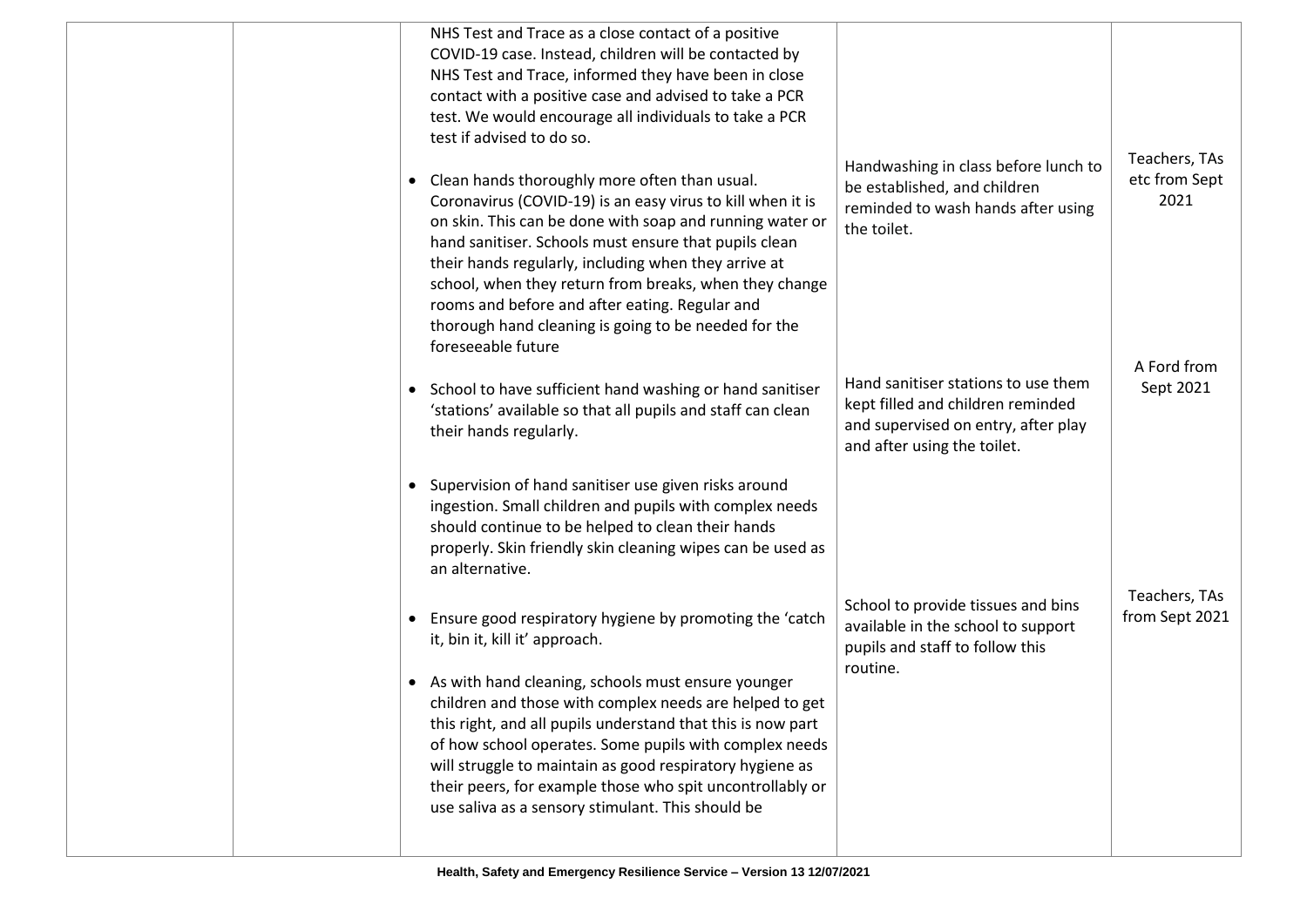|                                                                                                                             |                                | considered in risk assessments in order to support these<br>pupils and the staff working with them.<br>Introduce enhanced cleaning, including cleaning<br>$\bullet$<br>frequently touched surfaces often, using standard<br>products such as detergents and bleach.                                                                                                                                                                                                                                                                                                                                                                                                                                                                                                                                                                                | Each class to have a spray bottle<br>with dilute cleaning agent, and anti-<br>bac wipes for cleaning resources,<br>tables etc as needed through the<br>day.                                                                                              | Teachers, TAs<br>from Sept 2021 |
|-----------------------------------------------------------------------------------------------------------------------------|--------------------------------|----------------------------------------------------------------------------------------------------------------------------------------------------------------------------------------------------------------------------------------------------------------------------------------------------------------------------------------------------------------------------------------------------------------------------------------------------------------------------------------------------------------------------------------------------------------------------------------------------------------------------------------------------------------------------------------------------------------------------------------------------------------------------------------------------------------------------------------------------|----------------------------------------------------------------------------------------------------------------------------------------------------------------------------------------------------------------------------------------------------------|---------------------------------|
|                                                                                                                             |                                | School to put in place a cleaning schedule that ensures<br>cleaning is generally enhanced and includes:<br>more frequent cleaning of rooms/ shared areas that<br>$\blacksquare$<br>are used by different groups<br>frequently touched surfaces being cleaned more<br>٠<br>often than normal<br>Note: different groups don't need to be allocated their own<br>toilet blocks, but toilets will need to be cleaned regularly and<br>pupils must be encouraged to clean their hands thoroughly<br>after using the toilet.                                                                                                                                                                                                                                                                                                                             | Cleaning schedule continues to meet<br>Covid-19 related requirements.                                                                                                                                                                                    | L Barradell Sept<br>2021        |
| Child/staff member<br>becomes unwell at<br>school with<br>coronavirus<br>symptoms, or have<br>someone in their<br>household | Transmission of<br>coronavirus | • When an individual develops COVID-19 symptoms or has<br>a positive test pupils, staff and other adults should follow<br>public health advice on when to self-isolate and what to<br>do https://www.nhs.uk/conditions/coronavirus-covid-<br>19/self-isolation-and-treatment/when-to-self-isolate-<br>and-what-to-do/<br>They should not come into school if they have<br>$\bullet$<br>symptoms, have had a positive test result or other<br>reasons requiring them to stay at home due to the risk of<br>them passing on COVID-19 (for example, they are<br>required to quarantine or they are a close contact of a<br>suspected or confirmed case of the Omicron variant of<br><b>COVID-19).</b><br>• If anyone in school develops COVID-19 symptoms,<br>however mild, you should send them home and they<br>should follow public health advice. | • As is usual practice, in an<br>emergency, call 999 if someone is<br>seriously ill or injured or their life<br>is at risk. Anyone with<br>coronavirus (COVID-19)<br>symptoms should not visit the<br>GP, pharmacy, urgent care centre<br>or a hospital. |                                 |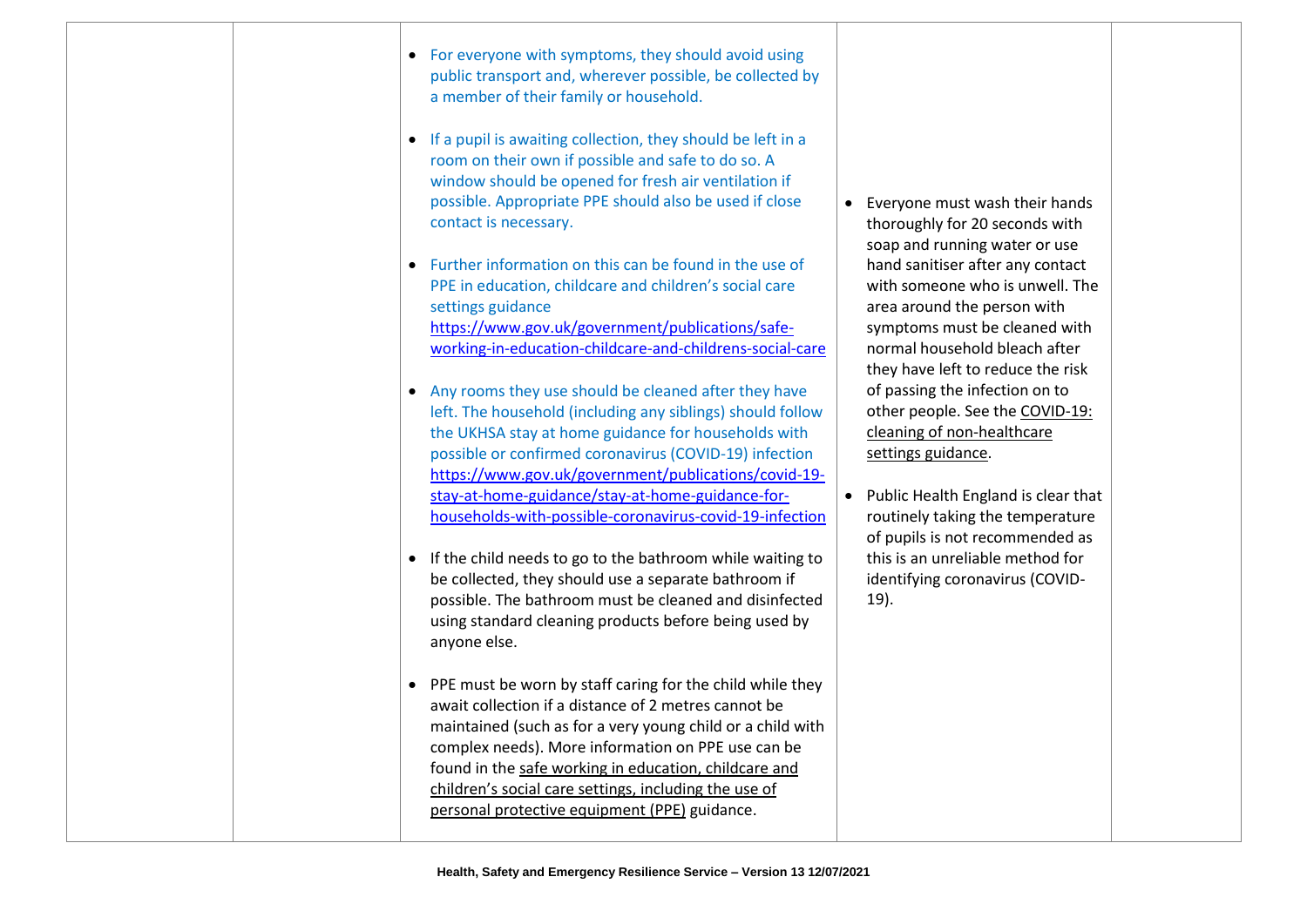| <b>Bubbles</b>                     | Supress the virus                                    | At Step 4 it is no longer recommend that it is necessary to<br>keep children in consistent groups ('bubbles').                                                                                                                                                                                                                                                                                                                                                                                                                                 | Resume standard start and end-of-<br>day and lunchtime arrangements.                                                                                                                                                                                                                                                                                                                                                                                                                          | D.Thompson<br>Sept 2021  |
|------------------------------------|------------------------------------------------------|------------------------------------------------------------------------------------------------------------------------------------------------------------------------------------------------------------------------------------------------------------------------------------------------------------------------------------------------------------------------------------------------------------------------------------------------------------------------------------------------------------------------------------------------|-----------------------------------------------------------------------------------------------------------------------------------------------------------------------------------------------------------------------------------------------------------------------------------------------------------------------------------------------------------------------------------------------------------------------------------------------------------------------------------------------|--------------------------|
|                                    |                                                      | As well as enabling flexibility in curriculum delivery, this<br>means that assemblies can resume, and no longer need to<br>make alternative arrangements to avoid mixing at lunch.                                                                                                                                                                                                                                                                                                                                                             |                                                                                                                                                                                                                                                                                                                                                                                                                                                                                               |                          |
|                                    |                                                      | You should make sure your outbreak management plans<br>cover the possibility that in some local areas it may become<br>necessary to reintroduce 'bubbles' for a temporary period,<br>to reduce mixing between groups.                                                                                                                                                                                                                                                                                                                          | Any decision to recommend the<br>reintroduction of 'bubbles' would<br>not be taken lightly and would need<br>to take account of the detrimental<br>impact they can have on the delivery<br>of education.                                                                                                                                                                                                                                                                                      |                          |
| Asymptomatic<br>testing in schools | Supress the virus<br>Asymptomatic<br>Testing at Home | • Staff should undertake twice weekly home tests<br>whenever they are on site until the end of September,<br>when this will also be reviewed.                                                                                                                                                                                                                                                                                                                                                                                                  | Staff advised to continue twice-<br>weekly LFD tests, starting 3 days<br>before the start of term, until the<br>guidance changes.                                                                                                                                                                                                                                                                                                                                                             | D. Thompson<br>Sept 2021 |
| <b>PCR Tests</b>                   | Supress the virus                                    | • Staff and pupils with a positive LFD test result should<br>self-isolate in line with the stay at home guidance. They<br>will also need to get a free PCR test to check if they have<br>COVID19.<br>Whilst awaiting the PCR result, the individual should<br>$\bullet$<br>continue to self-isolate. If the PCR test is taken within 2<br>days of the positive lateral flow test, and is negative, it<br>overrides the self-test LFD test and the pupil can return<br>to school, as long as the individual doesn't have COVID-<br>19 symptoms. | In most cases, parents and carers<br>will agree that a pupil with<br>symptoms should not attend the<br>school, given the potential risk to<br>others. If a parent or carer insists on<br>a pupil attending your school, you<br>can take the decision to refuse the<br>pupil if, in your reasonable<br>judgement, it is necessary to protect<br>other pupils and staff from possible<br>infection with COVID-19. Your<br>decision would need to be carefully<br>considered in light of all the |                          |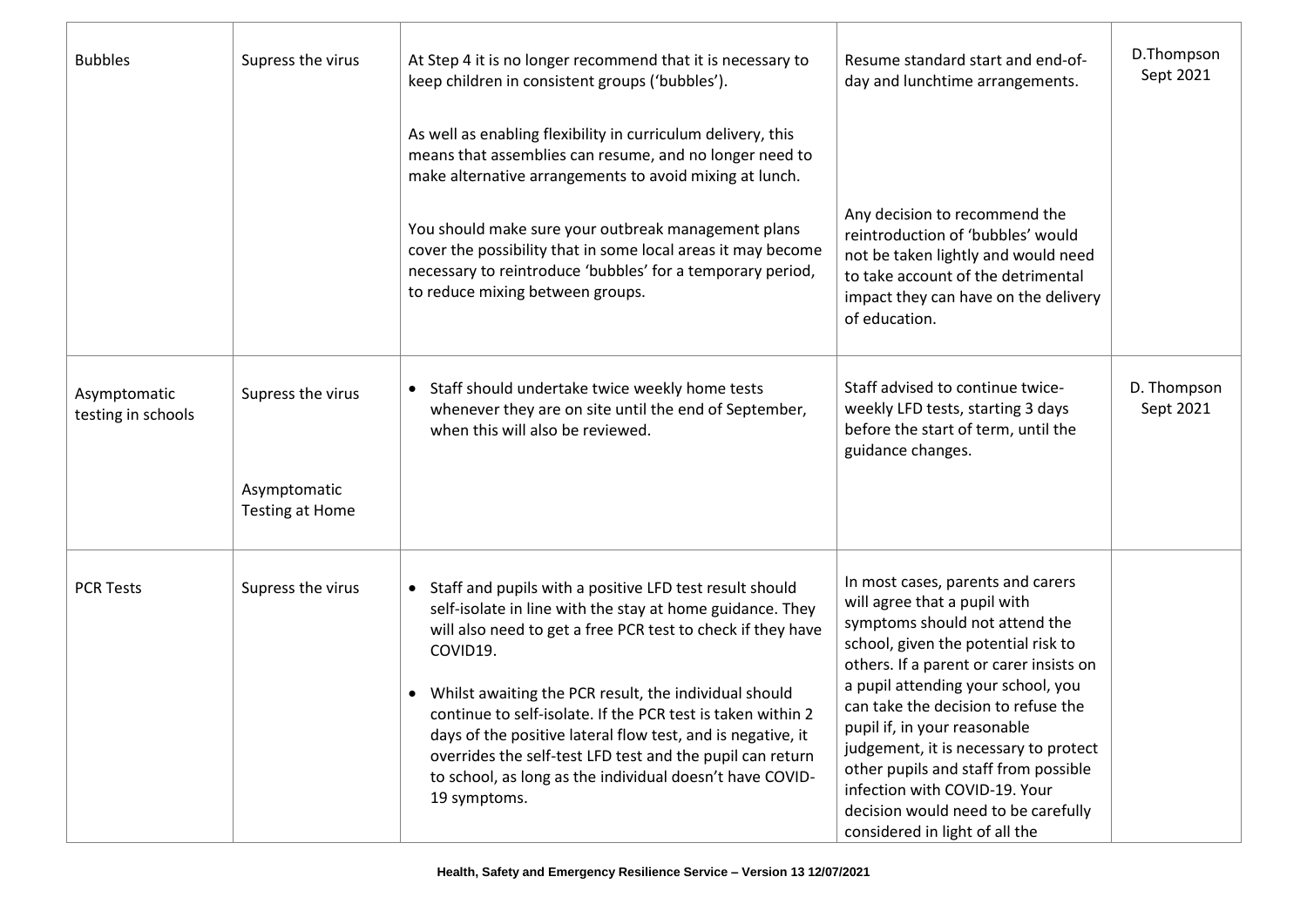|                       |                                                                              | • Additional information on PCR test kits for schools and<br>further education providers is available:<br>www.gov.uk/government/publications/coronavirus-<br>covid-19-test-kits-for-schools-and-fe-<br>providers/coronavirus-covid-19-home-test-kits-for-<br>schools-and-fe-providers                                                                                                                                                                                                                                                                                                                                                                                                                                                                                                                                                                                                                                                                                                                                                                                                                                                                                                                                                 | circumstances and current public<br>health advice.              |                          |
|-----------------------|------------------------------------------------------------------------------|---------------------------------------------------------------------------------------------------------------------------------------------------------------------------------------------------------------------------------------------------------------------------------------------------------------------------------------------------------------------------------------------------------------------------------------------------------------------------------------------------------------------------------------------------------------------------------------------------------------------------------------------------------------------------------------------------------------------------------------------------------------------------------------------------------------------------------------------------------------------------------------------------------------------------------------------------------------------------------------------------------------------------------------------------------------------------------------------------------------------------------------------------------------------------------------------------------------------------------------|-----------------------------------------------------------------|--------------------------|
| <b>Face Coverings</b> | Spread of infection<br>(coronavirus)<br><b>Transparent face</b><br>coverings | • It recommend that face coverings should be worn by<br>staff and adults (including visitors) when moving around<br>in corridors and communal areas.<br>• Health advice continues to be that children in primary<br>schools should not be asked to wear face coverings.<br>• Face coverings do not need to be worn when outdoors.<br>• Transparent face coverings can be worn to assist<br>communication with someone who relies on:<br>lip reading<br>clear sound<br>facial expression<br>• Transparent face coverings may be effective in reducing<br>the spread of COVID-19. However, the evidence to<br>support this is currently very limited.<br>• The benefits of transparent face coverings should be<br>considered alongside the comfort and breathability of a<br>face covering that contains plastic, which may mean that<br>the face covering is less breathable than layers of cloth.<br>• Face coverings (whether transparent or cloth) should fit<br>securely around the face to cover the nose and mouth<br>and be made with a breathable material capable of<br>filtering airborne particles.<br>• A face visor or shield may be worn in addition to a face<br>covering but not instead of one. This is because face | Ensure Outbreak Management Plan<br>covers use of face covering. | D. Thompson<br>Sept 2021 |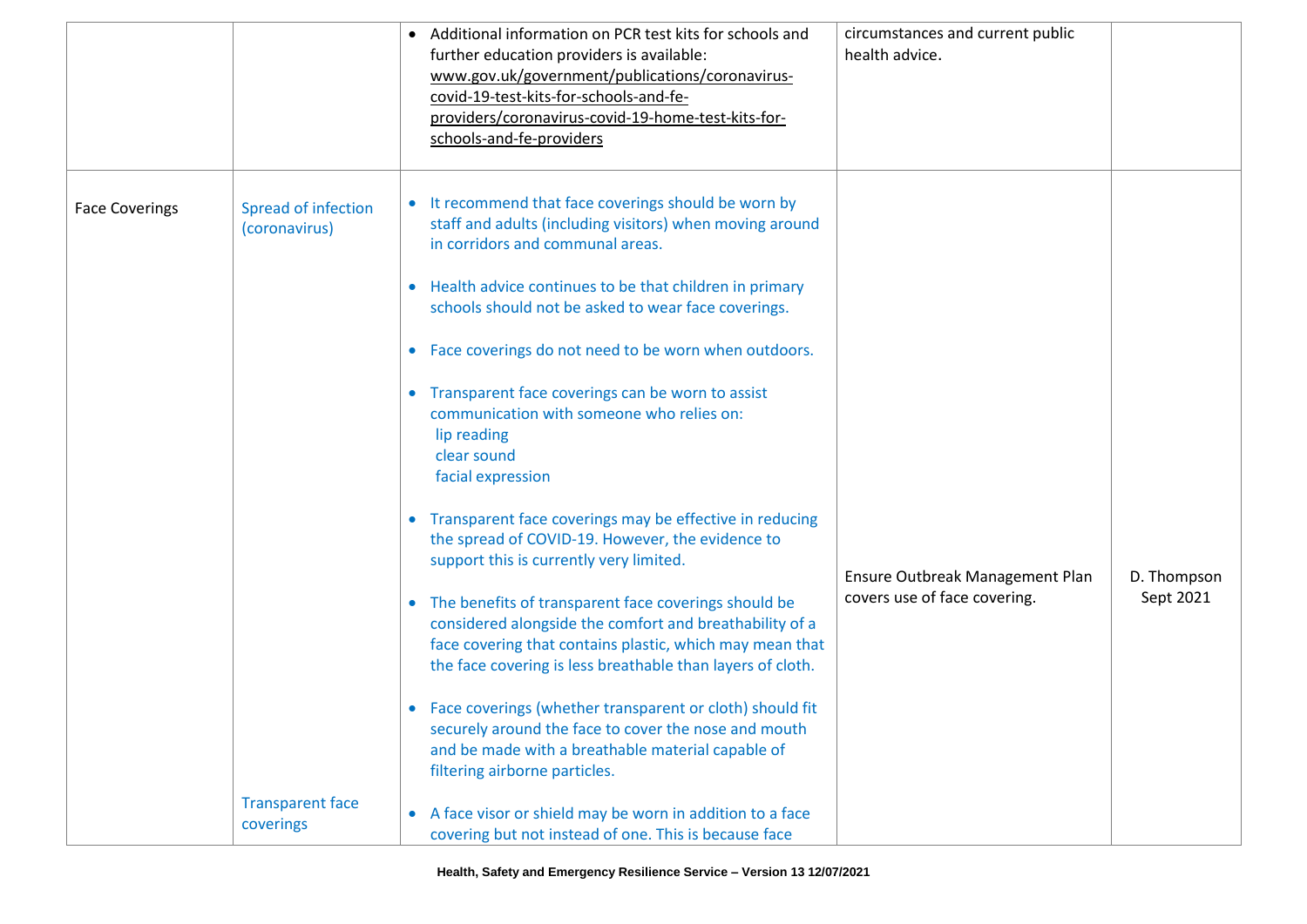|                                                                   | visors or shields do not adequately cover the nose and<br>mouth, and do not filter airborne particles                                                                          |  |
|-------------------------------------------------------------------|--------------------------------------------------------------------------------------------------------------------------------------------------------------------------------|--|
|                                                                   | There are some circumstances where people may not be<br>able to wear a face covering.                                                                                          |  |
|                                                                   | • Some people are less able to wear face coverings, and<br>the reasons for this may not be visible to others.                                                                  |  |
| <b>Circumstances where</b><br>people are not able<br>to wear face | In relation to education settings, this includes (but is not<br>limited to):                                                                                                   |  |
| coverings:                                                        | • people who cannot put on<br>• wear or remove a face covering because of a physical or<br>mental illness or impairment, or disability                                         |  |
|                                                                   | people for whom putting on, wearing or removing a face<br>$\bullet$<br>covering will cause severe distress                                                                     |  |
|                                                                   | people speaking to or providing assistance to someone<br>who relies on lip reading, clear sound or facial<br>expressions to communicate                                        |  |
|                                                                   | • to avoid the risk of harm or injury                                                                                                                                          |  |
|                                                                   | schools are also permitted to for anyone to remove a<br>face covering in order to take medication                                                                              |  |
| Access to face<br>coverings                                       | Due to the use of face coverings in wider society, staff<br>$\bullet$<br>and pupils are already likely to have access to face<br>coverings.                                    |  |
|                                                                   | School should have a small contingency supply available<br>for people who:                                                                                                     |  |
|                                                                   | are struggling to access a face covering<br>$\bullet$                                                                                                                          |  |
|                                                                   | are unable to use their face covering as it has become<br>$\bullet$<br>damp, soiled or unsafe                                                                                  |  |
|                                                                   | have forgotten their face covering Staff and pupils may<br>$\bullet$<br>consider bringing a spare face covering to wear if their<br>face covering becomes damp during the day. |  |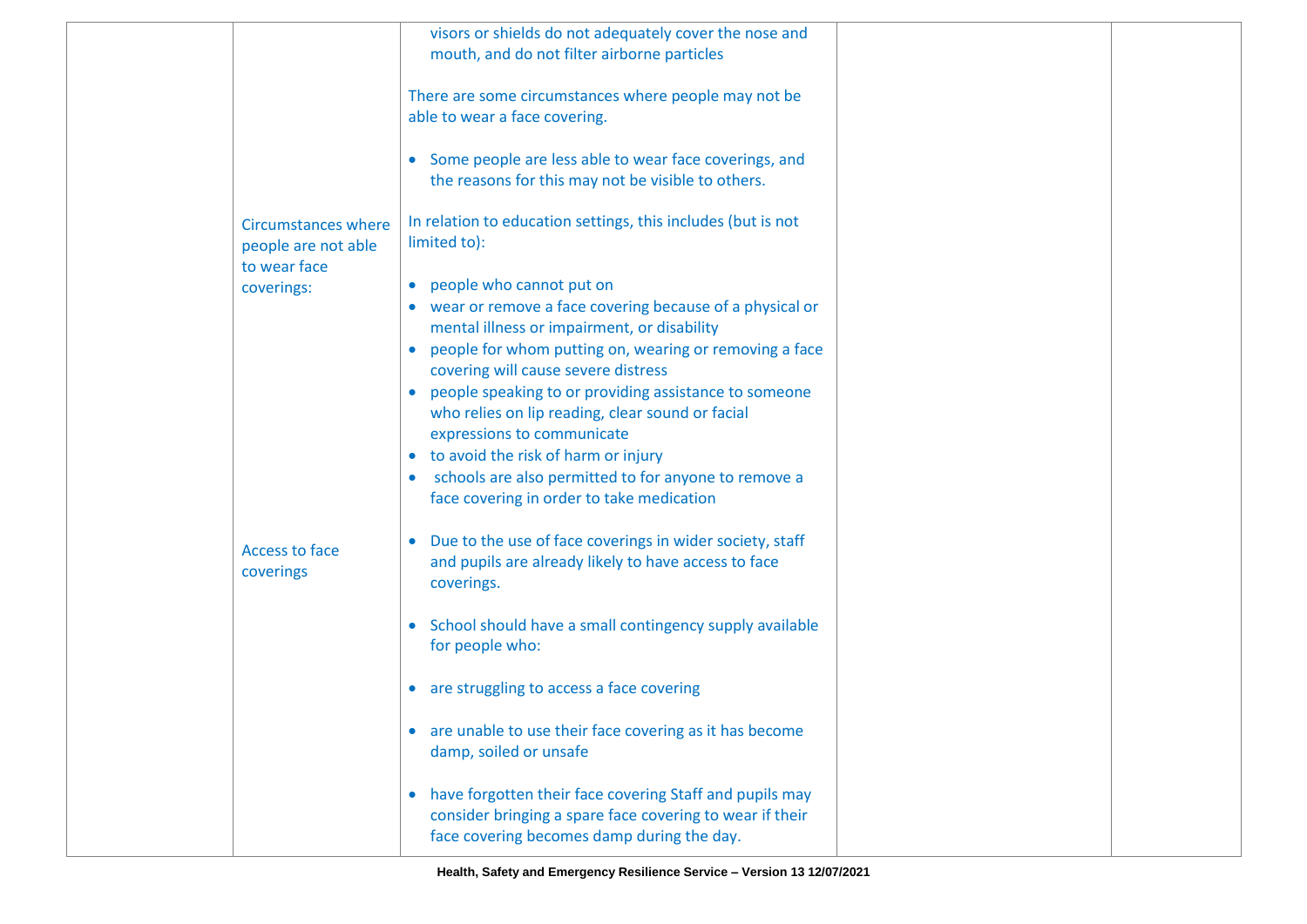|                                               | Safe wearing and<br>removal of face<br>coverings | When wearing a face covering, staff, visitors and pupils<br>should:<br>• wash their hands thoroughly with soap and water for 20                                                                                                                                   |  |
|-----------------------------------------------|--------------------------------------------------|-------------------------------------------------------------------------------------------------------------------------------------------------------------------------------------------------------------------------------------------------------------------|--|
|                                               |                                                  | seconds or use hand sanitiser before putting a face<br>covering on<br>avoid touching the part of the face covering in contact<br>with the mouth and nose, as it could be contaminated                                                                             |  |
|                                               |                                                  | with the virus<br>change the face covering if it becomes damp or if they've<br>$\bullet$<br>touched the part of the face covering in contact with the                                                                                                             |  |
|                                               |                                                  | mouth and nose<br>avoid taking it off and putting it back on a lot in quick<br>$\bullet$<br>succession to minimise potential contamination.<br>• wash their hands thoroughly with soap and water for 20                                                           |  |
|                                               |                                                  | seconds or use hand sanitiser before removing • only<br>handle the straps, ties or clips<br>• not give it to someone else to use                                                                                                                                  |  |
|                                               |                                                  | • if single-use, dispose of it carefully in a household waste<br>bin and do not recycle<br>• once removed, store reusable face coverings in a plastic                                                                                                             |  |
|                                               |                                                  | bag until there is an opportunity to wash them.<br>• if reusable, wash it in line with manufacturer's<br>instructions at the highest temperature appropriate for<br>the fabric                                                                                    |  |
|                                               |                                                  | wash their hands thoroughly with soap and water for 20<br>seconds or use hand sanitiser once removed                                                                                                                                                              |  |
| <b>Personal Protective</b><br>Equipment (PPE) | Spread of infection<br>(coronavirus)             | • PPE is used in a limited number of settings to protect<br>wearers against hazards and risks, such as surgical masks<br>or respirators used in medical and industrial settings. A<br>face covering is a covering of any type that covers your<br>nose and mouth. |  |
|                                               |                                                  | Most staff in education, childcare and children's social<br>$\bullet$<br>care settings will not require PPE beyond what they<br>would normally need for their work, even if they are not                                                                          |  |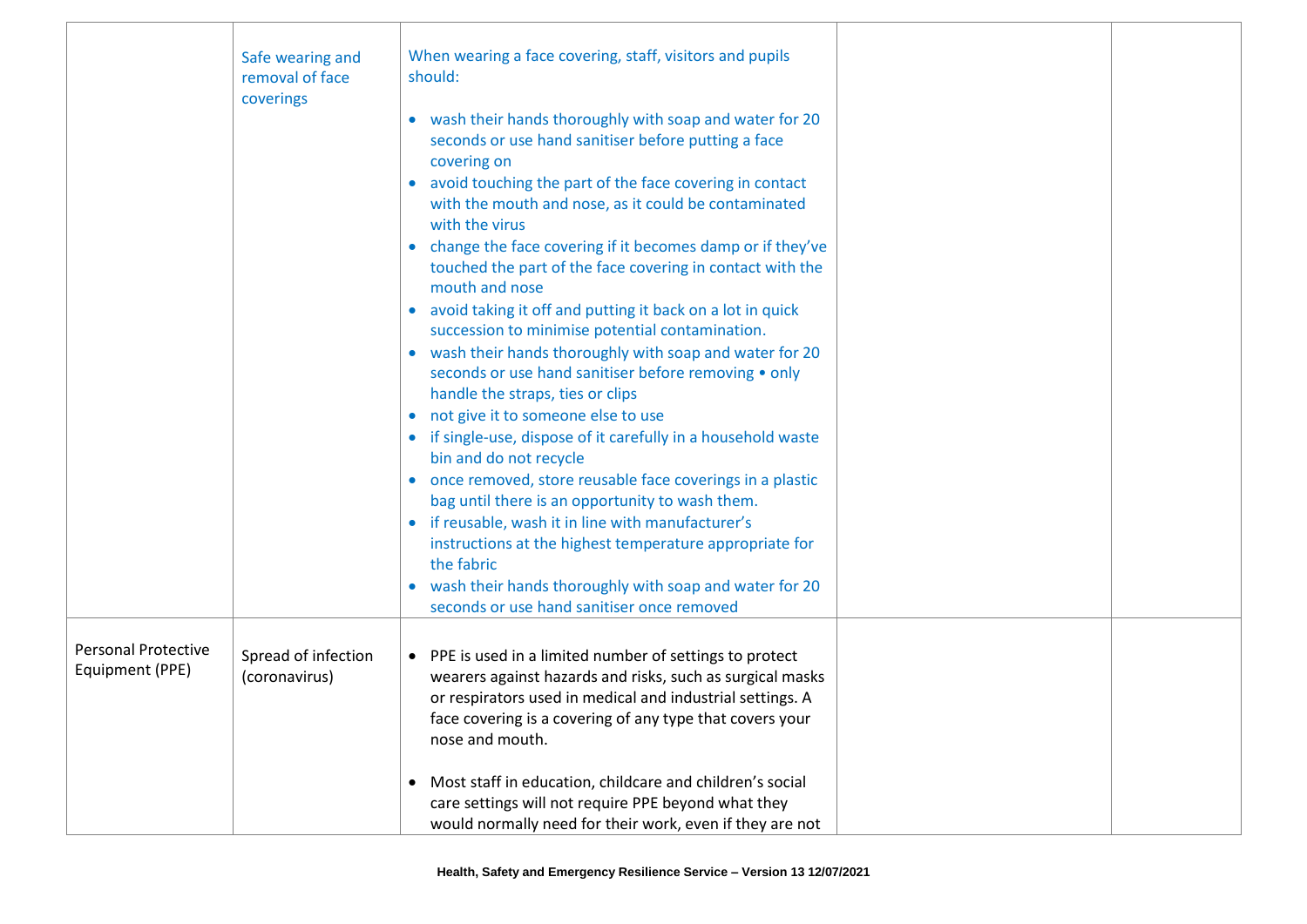|                        |                     | always able to maintain a distance of 2 metres from<br>others.<br>• If a child, young person, or student already has routine<br>intimate care needs that involve the use of PPE, the<br>same PPE should continue to be used.<br>During the coronavirus (COVID-19) outbreak,<br>additional PPE is only required in a very limited number of<br>scenarios:<br>if an individual child, young person or student<br>becomes ill with coronavirus (COVID-19) symptoms<br>and only then if a distance of 2 metres cannot be<br>maintained<br>when performing aerosol generating procedures<br>(AGPs)                                                                                                                                                               |                                                                 |                          |
|------------------------|---------------------|-------------------------------------------------------------------------------------------------------------------------------------------------------------------------------------------------------------------------------------------------------------------------------------------------------------------------------------------------------------------------------------------------------------------------------------------------------------------------------------------------------------------------------------------------------------------------------------------------------------------------------------------------------------------------------------------------------------------------------------------------------------|-----------------------------------------------------------------|--------------------------|
| <b>Remote Learning</b> | Spread of infection | Not all people with COVID-19 have symptoms. Where<br>appropriate, you should support those who need to self-<br>isolate because they have tested positive to work or<br>learn from home if they are well enough to do so.<br>• Schools subject to the remote education temporary<br>continuity direction are required to provide remote<br>education to pupils covered by the direction where their<br>attendance would be contrary to government guidance<br>or legislation around COVID-19.<br>• You should maintain your capacity to deliver high quality<br>remote education for next academic year, including for<br>pupils who are abroad, and facing challenges to return<br>due to COVID-19 travel restrictions, for the period they<br>are abroad. | Remote Learning Plan to be updated<br>to meet new requirements. | D. Thompson<br>Sept 2021 |
|                        | Spread of infection |                                                                                                                                                                                                                                                                                                                                                                                                                                                                                                                                                                                                                                                                                                                                                             |                                                                 |                          |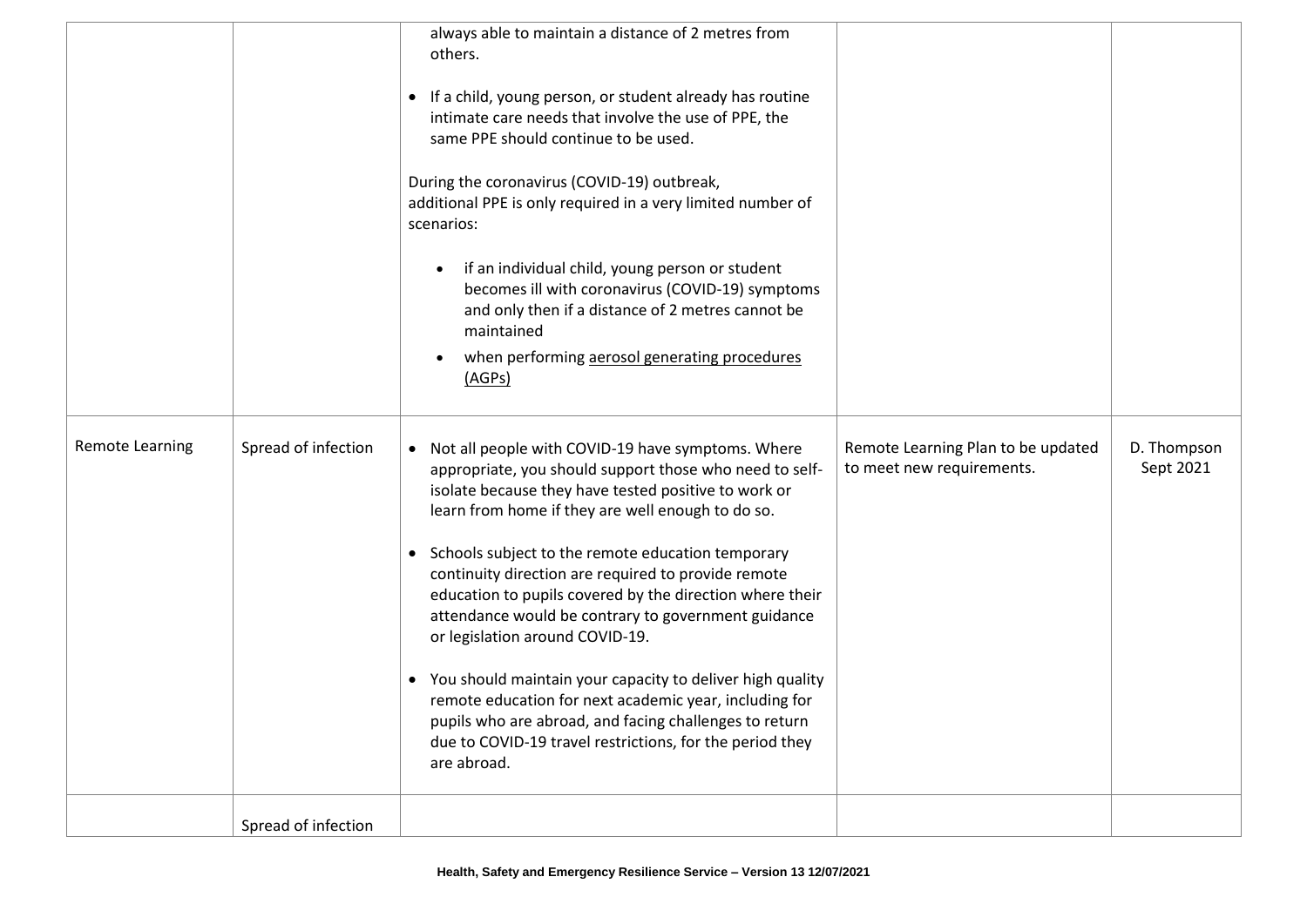| Dedicated School &<br><b>Public Transport</b>                           |                                                                     | • On dedicated transport, it is no longer recommended<br>that children and young people aged 11 and over wear a<br>face covering, but they may wear one if they wish<br>Maximising distancing and minimising mixing, but<br>$\bullet$<br>unnecessary risks such as overcrowding should be<br>minimised.                  |                                                                                                                                  |                              |
|-------------------------------------------------------------------------|---------------------------------------------------------------------|--------------------------------------------------------------------------------------------------------------------------------------------------------------------------------------------------------------------------------------------------------------------------------------------------------------------------|----------------------------------------------------------------------------------------------------------------------------------|------------------------------|
| Equipment                                                               | Spread of infection<br>(coronavirus) via use<br>of shared equipment | For individual and very frequently used equipment, such<br>as pencils and pens, it is recommended that staff and<br>pupils have their own items that are not shared.                                                                                                                                                     | Children to have individual<br>equipment where practical.                                                                        | <b>Teachers Sept</b><br>2021 |
|                                                                         |                                                                     | Pupils limit the amount of equipment they bring into<br>school each day, to essentials such as lunch boxes, hats,<br>coats, books, stationery and mobile phones. Bags are<br>allowed.                                                                                                                                    | Parents requested to minimise<br>amount of equipment being<br>brought into school daily.                                         | D. Thompson<br>Sept 2021     |
|                                                                         |                                                                     | Pupils and teachers can take books and other shared<br>resources home, although unnecessary sharing should<br>be avoided, especially where this does not contribute to<br>pupil education and development. Similar rules on hand<br>cleaning, cleaning of the resources and rotation should<br>apply to these resources. | Class wipes and 'Returns'<br>table/box to be used to allow<br>quarantine / cleaning of<br>equipment on return.                   | <b>Teachers Sept</b><br>2021 |
| Pupils with<br>education, health<br>and care plans or on<br>SEN support | Spread of infection<br>(coronavirus)                                | Pupils with SEND (whether with education, health and<br>care plans or on SEN support) will need specific help and<br>preparation for the changes to routine that this will<br>involve.                                                                                                                                   | Teachers / SEND co-ordinator to<br>consider individual needs of children<br>on return to school, explaining new<br>routines etc. | <b>Teachers Sept</b><br>2021 |
|                                                                         |                                                                     | Teachers and special educational needs coordinators are<br>to plan to meet these needs.                                                                                                                                                                                                                                  |                                                                                                                                  |                              |
| Clinically extremely<br>vulnerable pupils                               | Increased<br>susceptibility of<br>infection                         | Clinically Extremely Vulnerable children and young<br>people should attend their education setting unless they<br>are one of the very small number of children and young                                                                                                                                                 |                                                                                                                                  |                              |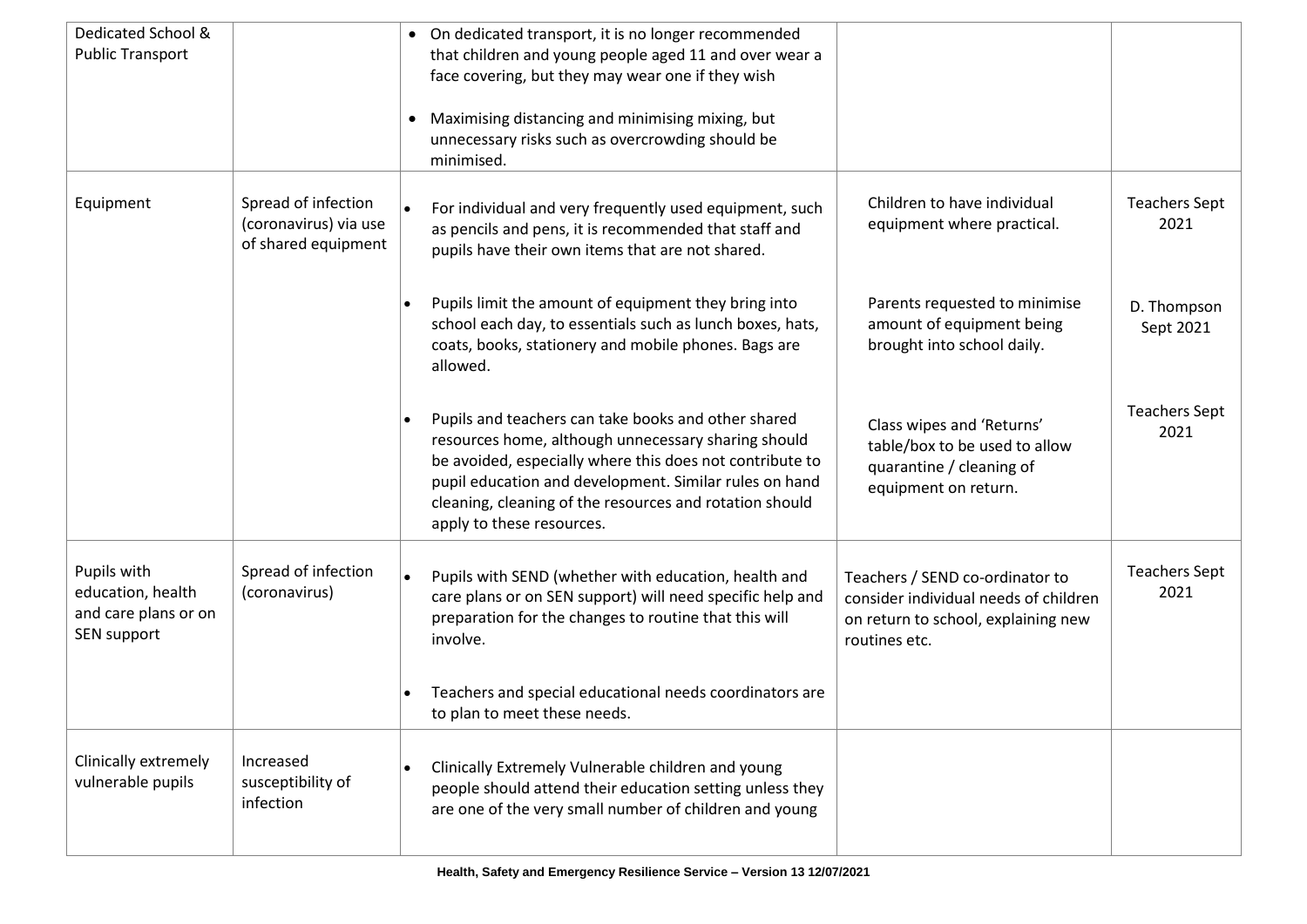|                                       | people under paediatric or other specialist care who<br>have been advised by their GP or clinician not to attend.                                                                                                                                                                                                                                                                                                                                                                                                                                                                                                                                                                     |                              |
|---------------------------------------|---------------------------------------------------------------------------------------------------------------------------------------------------------------------------------------------------------------------------------------------------------------------------------------------------------------------------------------------------------------------------------------------------------------------------------------------------------------------------------------------------------------------------------------------------------------------------------------------------------------------------------------------------------------------------------------|------------------------------|
| <b>Clinically Vulnerable</b><br>staff | Further information is available in the guidance on<br>supporting pupils at school with medical conditions. You<br>should ensure that key contractors are aware of the<br>school's control measures and ways of working.                                                                                                                                                                                                                                                                                                                                                                                                                                                              |                              |
|                                       | Clinically vulnerable staff can continue to attend school.<br>While in school they should follow the sector-specific<br>measures in this document to minimise the risks of<br>transmission.                                                                                                                                                                                                                                                                                                                                                                                                                                                                                           |                              |
|                                       | This includes taking particular care to observe good hand<br>and respiratory hygiene, minimising contact and<br>maintaining social distancing in line with the provisions<br>set out in section 6 of the 'prevention' section of this<br>guidance. This provides that ideally, adults should<br>maintain 2 metre distance from others, and where this is<br>not possible avoid close face to face contact and<br>minimise time spent within 1 metre of others. While the<br>risk of transmission between young children and adults<br>is likely to be low, adults should continue to take care to<br>socially distance from other adults including older<br>children and adolescents. |                              |
| New and Expectant<br>Mothers          | Pregnant women are in the 'clinically vulnerable'<br>category and are generally advised to follow the above<br>advice, which applies to all staff in schools.                                                                                                                                                                                                                                                                                                                                                                                                                                                                                                                         |                              |
|                                       | All pregnant women should take particular care to<br>practise frequent thorough hand washing, and cleaning<br>of frequently touched areas in their home or workspace,<br>and follow the measures to minimise the risks of<br>transmission.                                                                                                                                                                                                                                                                                                                                                                                                                                            |                              |
|                                       |                                                                                                                                                                                                                                                                                                                                                                                                                                                                                                                                                                                                                                                                                       | C Billington as<br>required. |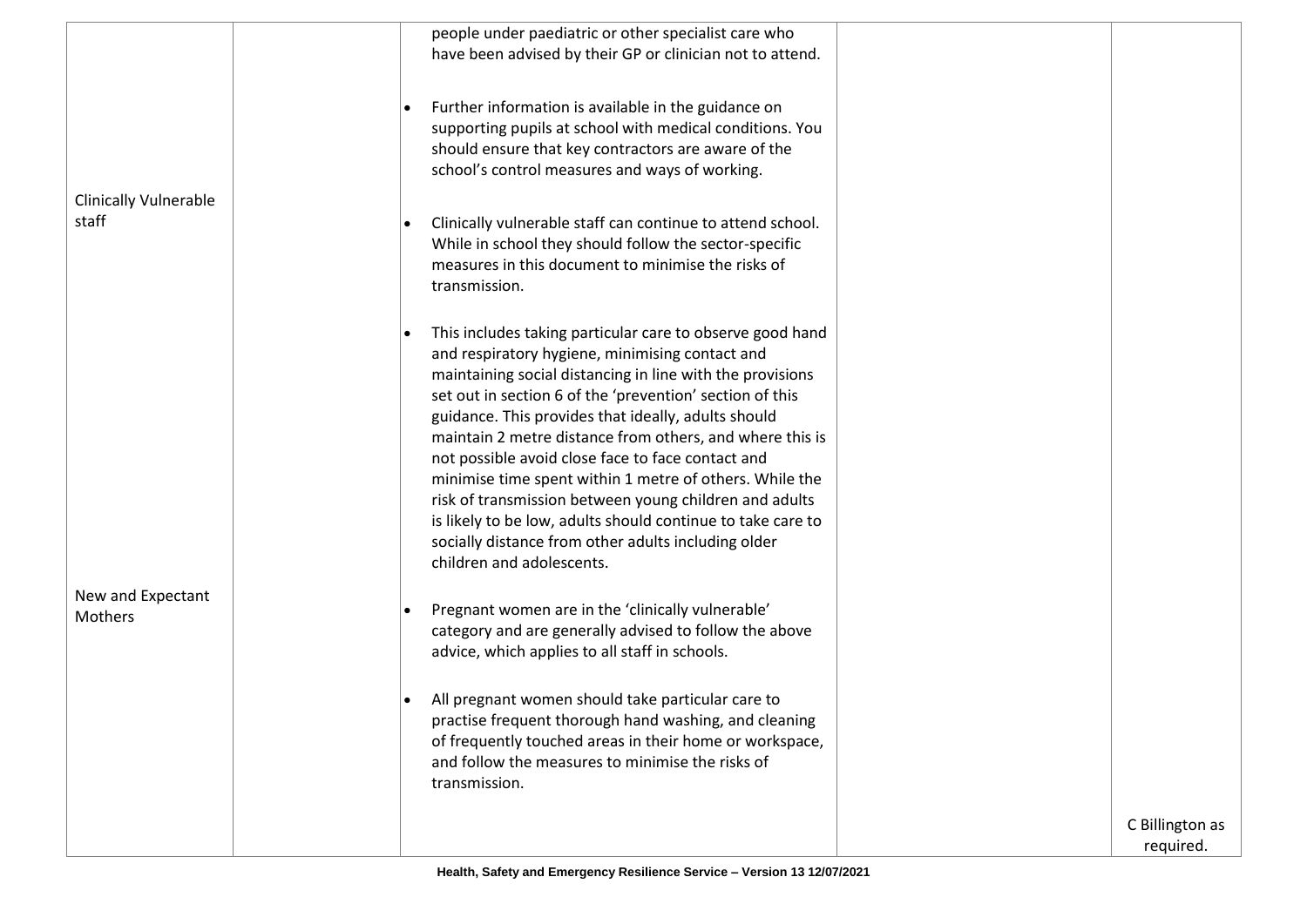|                                                                       |                                                                      | A new and expectant mothers risk assessment should be<br>carried out to consider any risks (for example, from<br>working conditions, or the use of physical, chemical or<br>biological agents). Any risks identified must be included<br>and managed as part of the risk assessment. As part of<br>their risk assessment, employers should consider<br>whether adapting duties and/or facilitating home<br>working may be appropriate to mitigate risks.                                                                                                                           | New and expectant mother risk<br>assessment to include Covid-19<br>considerations.                                                                                                                        |                                |
|-----------------------------------------------------------------------|----------------------------------------------------------------------|------------------------------------------------------------------------------------------------------------------------------------------------------------------------------------------------------------------------------------------------------------------------------------------------------------------------------------------------------------------------------------------------------------------------------------------------------------------------------------------------------------------------------------------------------------------------------------|-----------------------------------------------------------------------------------------------------------------------------------------------------------------------------------------------------------|--------------------------------|
|                                                                       |                                                                      | Employers should be aware that pregnant women from<br>28 weeks' gestation, or with underlying health<br>conditions at any gestation, may be at greater risk of<br>severe illness from coronavirus (COVID-19). This is<br>because, although pregnant women of any gestation are<br>at no more risk of contracting the virus than any other<br>non-pregnant person who is in similar health, for those<br>women who are 28 weeks pregnant and beyond there is<br>an increased risk of becoming severely ill, and of pre-<br>term birth, should they contract coronavirus (COVID-19). |                                                                                                                                                                                                           |                                |
|                                                                       |                                                                      | This is also the case for pregnant women with underlying<br>health conditions that place them at greater risk of<br>severe illness from coronavirus (COVID-19).                                                                                                                                                                                                                                                                                                                                                                                                                    |                                                                                                                                                                                                           |                                |
|                                                                       |                                                                      | Read more guidance and advice on coronavirus (COVID-19)<br>and pregnancy from the Royal College of Gynaecologists.                                                                                                                                                                                                                                                                                                                                                                                                                                                                 |                                                                                                                                                                                                           |                                |
| Supply teachers,<br>peripatetic teachers<br>and or temporary<br>staff | Movement around<br>schools - spread of<br>infection<br>(coronavirus) | $\bullet$<br>Supply teachers, peripatetic teachers and/or other<br>temporary staff can move between schools.<br>They should ensure they minimise contact and maintain<br>as much distance as possible from other staff.<br>Specialists, therapists, clinicians and other support staff<br>for pupils with SEND should provide interventions as<br>usual.                                                                                                                                                                                                                           | All visitors required to read the<br>visitor's safe working practices sheet<br>and follow all the measures in this<br>risk assessment in terms of social<br>distancing, use of equipment,<br>hygiene etc. | Office admin<br>from Sept 2021 |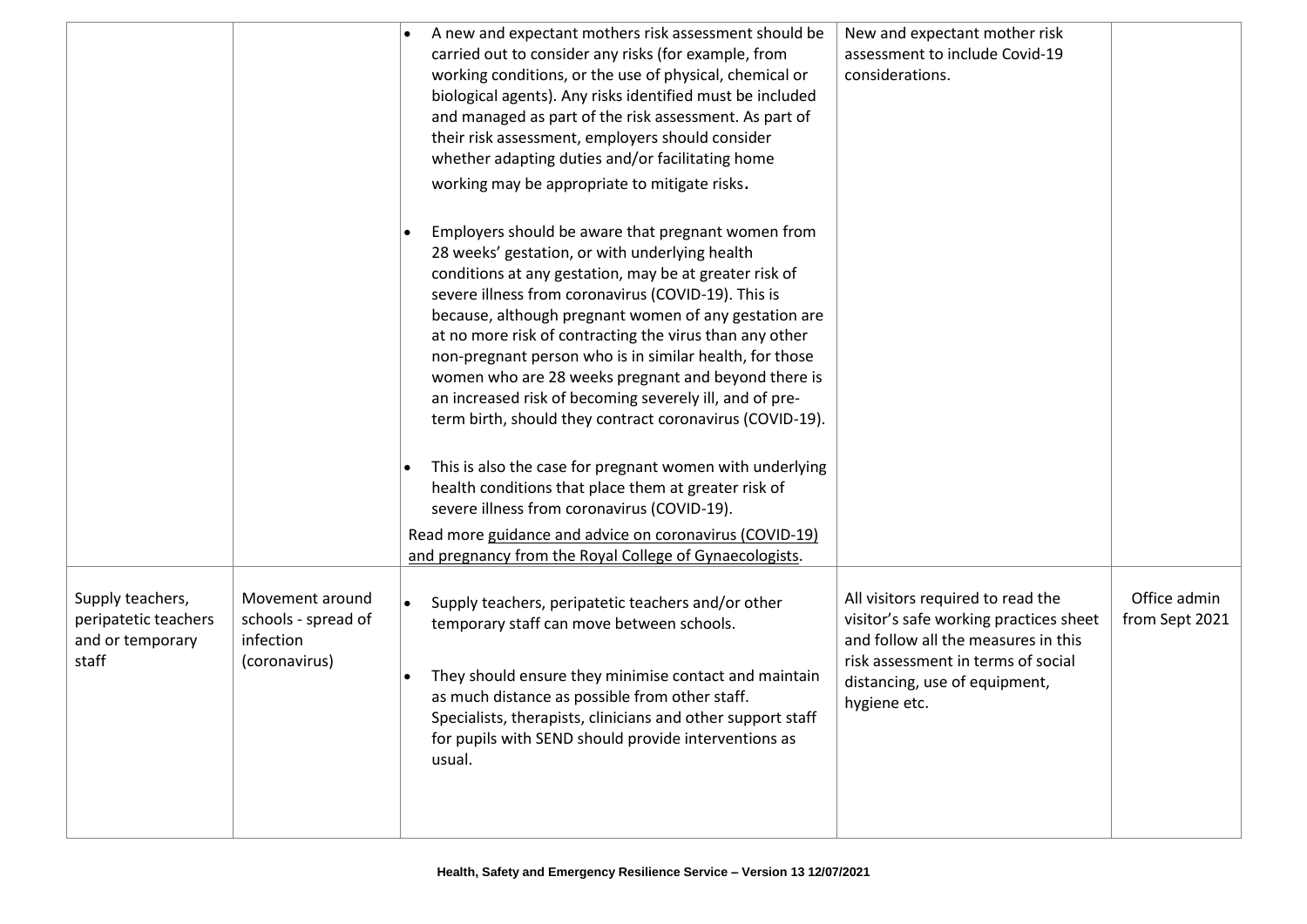|                                                                                            |                                      |           | School to consider how to manage other visitors to the<br>site, such as contractors, and ensure site guidance on<br>physical distancing and hygiene is explained to visitors<br>on or before arrival. Where visits can happen outside of<br>school hours, they should.                                               |                                                                                                                    |                                |
|--------------------------------------------------------------------------------------------|--------------------------------------|-----------|----------------------------------------------------------------------------------------------------------------------------------------------------------------------------------------------------------------------------------------------------------------------------------------------------------------------|--------------------------------------------------------------------------------------------------------------------|--------------------------------|
|                                                                                            |                                      | $\bullet$ | A record is to be kept of all visitors.                                                                                                                                                                                                                                                                              | An accurate record kept of all<br>visitors and the staff, pupils and<br>classes they have been in contact<br>with. |                                |
| Outdoor playground<br>equipment                                                            | Spread of infection<br>(coronavirus) | $\bullet$ | Outdoor playground equipment to be more frequently<br>cleaned.                                                                                                                                                                                                                                                       | Playground equipment to be cleaned<br>frequently with dilute sprays.                                               | Teachers/TAs<br>from Sept 2021 |
|                                                                                            |                                      |           | After use of equipment children are to clean hands<br>thoroughly.                                                                                                                                                                                                                                                    | Children who have used the<br>equipment to wash hands straight<br>after use.                                       |                                |
| Extra-curricular<br>provision e.g.<br>breakfast/afterschool<br>clubs, holiday clubs<br>etc | Spread of infection<br>(coronavirus) | $\bullet$ | School to consider resuming any breakfast and after-<br>school provision, from the start of the autumn term.<br>For further information on summer holiday clubs, see<br>Protective measures for out-of-school settings during<br>the coronavirus (COVID-19) outbreak in order to plan<br>extra-curricular provision. | After-school clubs to resume<br>Autumn 1                                                                           | All staff from<br>Sept 2021    |
| <b>Educational visits and</b><br>journeys                                                  | Transmission of<br>infection         | $\bullet$ | Given the likely gap in COVID-19 related cancellation<br>insurance, if you are considering booking a new visit,<br>whether domestic or international, you are advised to<br>ensure that any new bookings have adequate financial<br>protection in place.                                                             | Covid cancellation insurance to be in<br>place for any visits booked.                                              | L Barradell from<br>Sept 2021  |
|                                                                                            |                                      | $\bullet$ | From the start of the new school term schools can go on<br>international visits that have previously been deferred or                                                                                                                                                                                                |                                                                                                                    |                                |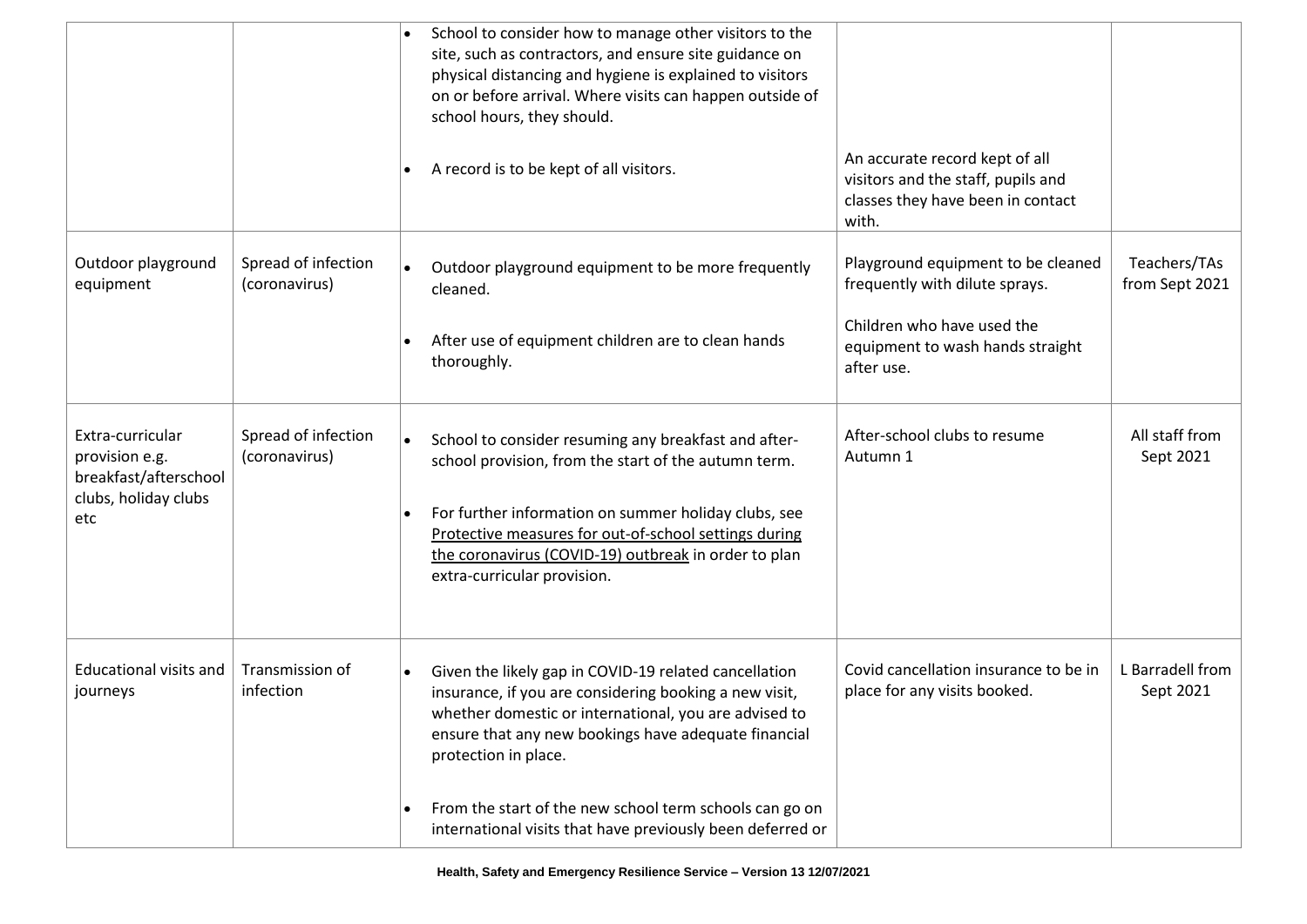|                                 |                                     | postponed and organise new international visits for the<br>future.<br>Schools should be aware that the travel list (and broader<br>international travel policy) is subject to change and<br>green list countries may be moved into amber or red.<br>The travel lists may change during a visit and schools<br>must comply with international travel legislation and<br>should have contingency plans in place to account for<br>these changes. |
|---------------------------------|-------------------------------------|------------------------------------------------------------------------------------------------------------------------------------------------------------------------------------------------------------------------------------------------------------------------------------------------------------------------------------------------------------------------------------------------------------------------------------------------|
|                                 |                                     | Schools should speak to either their visit provider,<br>commercial insurance company, or the Risk Protection<br>Arrangement (RPA) to assess the protection available.<br>Independent advice on insurance cover and options can<br>be sought from the British Insurance Brokers'<br>Association (BIBA) or Association of British Insurers<br>(ABI).                                                                                             |
|                                 |                                     | Any school holding ATOL or ABTA refund credit notes<br>may use these credit notes to rebook educational or<br>international visits.                                                                                                                                                                                                                                                                                                            |
|                                 |                                     | School should undertake full and thorough risk<br>$\bullet$<br>assessments in relation to all educational visits and<br>ensure that any public health advice, such as hygiene<br>and ventilation requirements, is included as part of that<br>risk assessment. General guidance about educational<br>visits is available and is supported by specialist advice<br>from the Outdoor Education Advisory Panel (OEAP).                            |
| <b>Travel and</b><br>Quarantine | <b>Transmission of</b><br>infection | All pupils travelling to back into England must adhere to<br>travel legislation, details of which are set out in<br>government travel advice.                                                                                                                                                                                                                                                                                                  |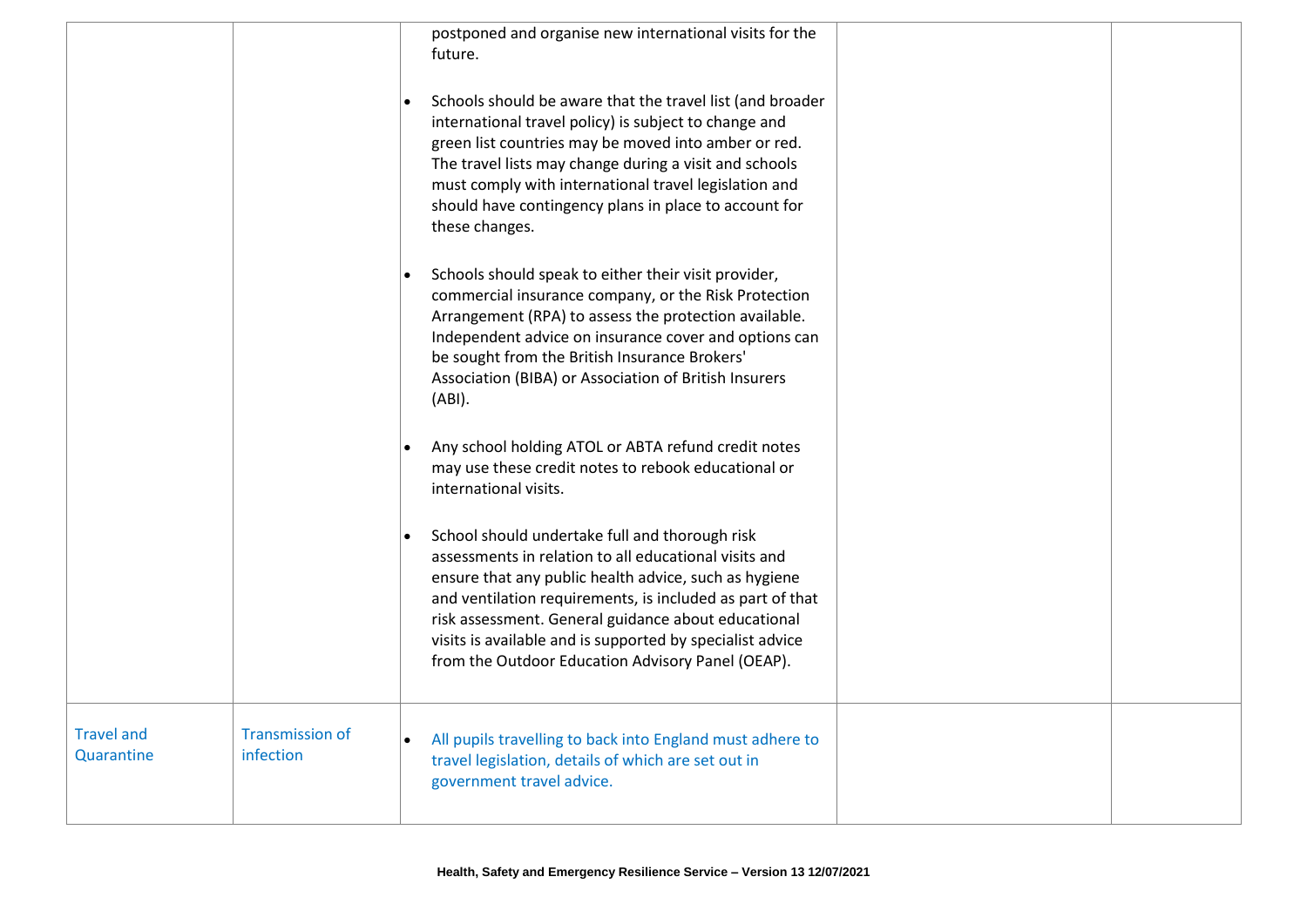|                      |                                              | All travellers arriving back in to the UK will need to<br>isolate and get a PCR test by 'day two' after arrival.<br>They may end their isolation once they receive a<br>negative result. If the result is positive, they should<br>continue to isolate and follow rules on isolation<br>following a positive test.<br>Unvaccinated arrivals aged over 18 will follow the<br>existing, more onerous, testing and isolation regime.<br>All Red list arrivals will enter quarantine.<br>$\bullet$ |                                                             |                               |
|----------------------|----------------------------------------------|------------------------------------------------------------------------------------------------------------------------------------------------------------------------------------------------------------------------------------------------------------------------------------------------------------------------------------------------------------------------------------------------------------------------------------------------------------------------------------------------|-------------------------------------------------------------|-------------------------------|
| Contractors/Visitors | Transmission of<br>infection<br>(coronavirus | <b>Contractors working on site</b><br>Obtain Contractor's Covid-19 Risk Assessment                                                                                                                                                                                                                                                                                                                                                                                                             | Ensure contractors / visitors systems<br>meet requirements. | L Barradell from<br>Sept 2021 |
|                      |                                              | Ensure any Contractor's work is organised where there is<br>minimum/no contact to both staff/pupils e.g. out of<br>school hours                                                                                                                                                                                                                                                                                                                                                                |                                                             |                               |
|                      |                                              | Ensure Contractor signs in/out of the premises                                                                                                                                                                                                                                                                                                                                                                                                                                                 |                                                             |                               |
|                      |                                              | Adequate control measures in place to ensure social<br>distancing/barrier off system                                                                                                                                                                                                                                                                                                                                                                                                           |                                                             |                               |
|                      |                                              | Allocated welfare facilities (where required) and<br>increase of cleaning regime                                                                                                                                                                                                                                                                                                                                                                                                               |                                                             |                               |
|                      |                                              | <b>Visitors</b>                                                                                                                                                                                                                                                                                                                                                                                                                                                                                |                                                             |                               |
|                      |                                              | Where possible arrange to meet visitors via on-line system<br>(e.g. Teams, Zoom etc)                                                                                                                                                                                                                                                                                                                                                                                                           |                                                             |                               |